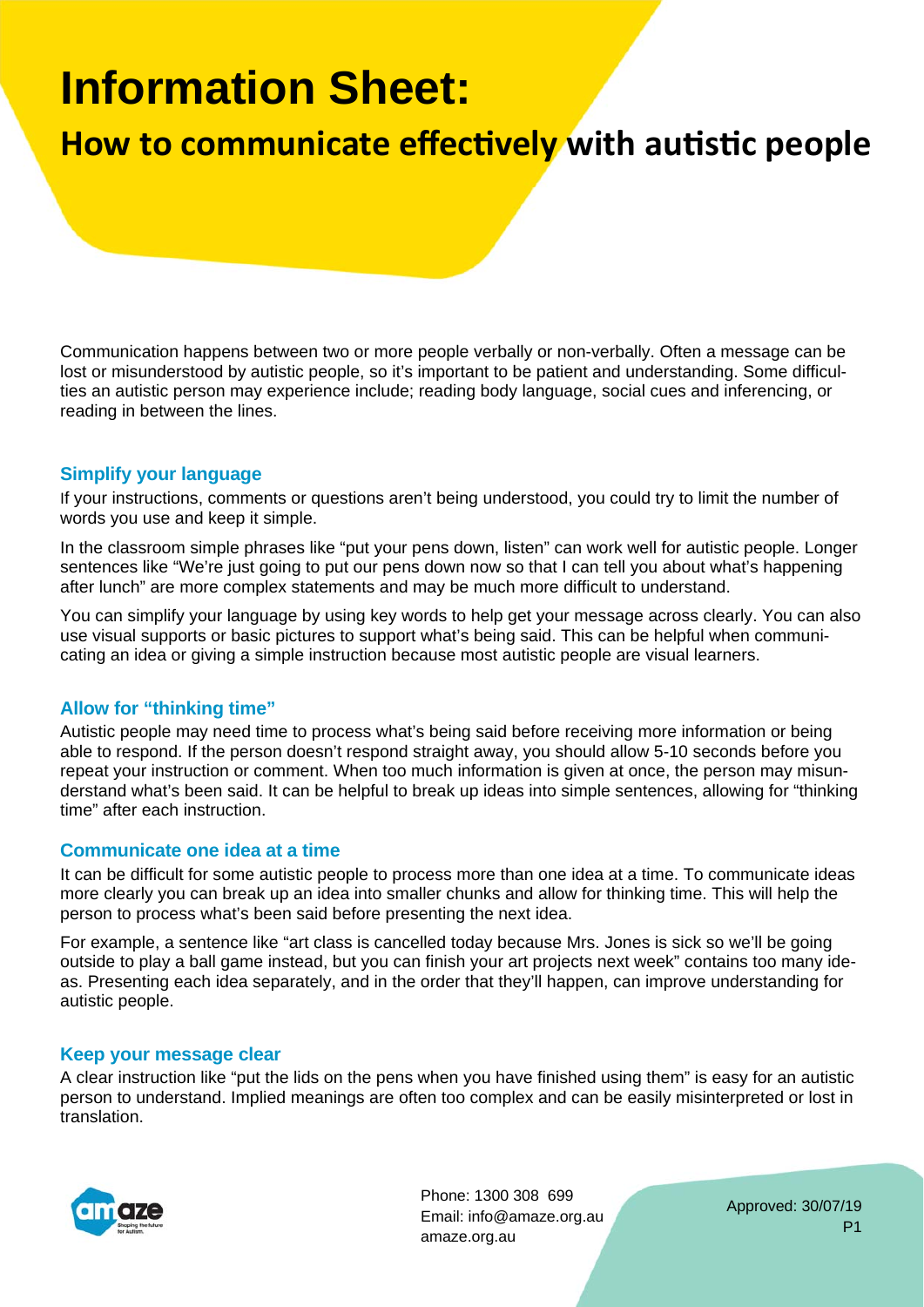## **How to communicate effectively with autistic people**

#### **Keep your message clear**

For example, a statement like "the pens will dry out if you leave the lids off" is implying that the lids need to be put back on the pens otherwise they'll dry out. This isn't clear and relies on a person's ability to make inferences about what's being said.

#### **Giving Instructions**

Autistic people will sometimes interpret what's being said very literally, so giving an instruction by asking a question can sometimes cause confusion. For example "are you going to do your maths problem now?"

This could be taken literally and the reply could be "No" which can be taken as uncooperative or rude. Questions suggest there's a choice so it's best to avoid them when an instruction needs to be followed. A clearer way to give this instruction would be to say "please do your maths problem now".

#### **Be aware of your tone of voice**

Be aware of the tone in your voice and how loudly or softly you're speaking. Autistic people are more likely to understand what you're saying if you speak slowly with a consistent tone and at normal pitch.

#### **Be specific**

Autistic people are more likely to make a choice about a particular task or event if choices are limited. Too much choice may be overwhelming. If a person has echolalia (repeating words or phrases back to you) they may just repeat the last choice given to them. A good solution would be to use a visual choice board or offer two options for the person to choose from. An open-ended question like "what do you want to do now?" is far too overwhelming. Presenting concrete options such as "do you want to play outside on the swing or do some drawing?" will make the choice much easier.

#### **Use clear language**

Sometimes people use sayings or slang, and don't say what they mean directly. This can be confusing for autistic people who may interpret them literally.

For example:

Parent says: "Hold your horses"

What' an autistic person may think: "Where are the horses?"

Parent should instead have said: "Please wait".

#### **For school staff and carers**

Group instruction is sometimes difficult to follow as it's not always clear that the instruction has been directed to the autistic individual as well as other members in the group. Some people need to be taught that generalised terms such as 'everyone', 'guys' or 'boys and girls' include them, too.



Phone: 1300 308 699 Email: info@amaze.org.au amaze.org.au

Approved: 30/07/19 P2